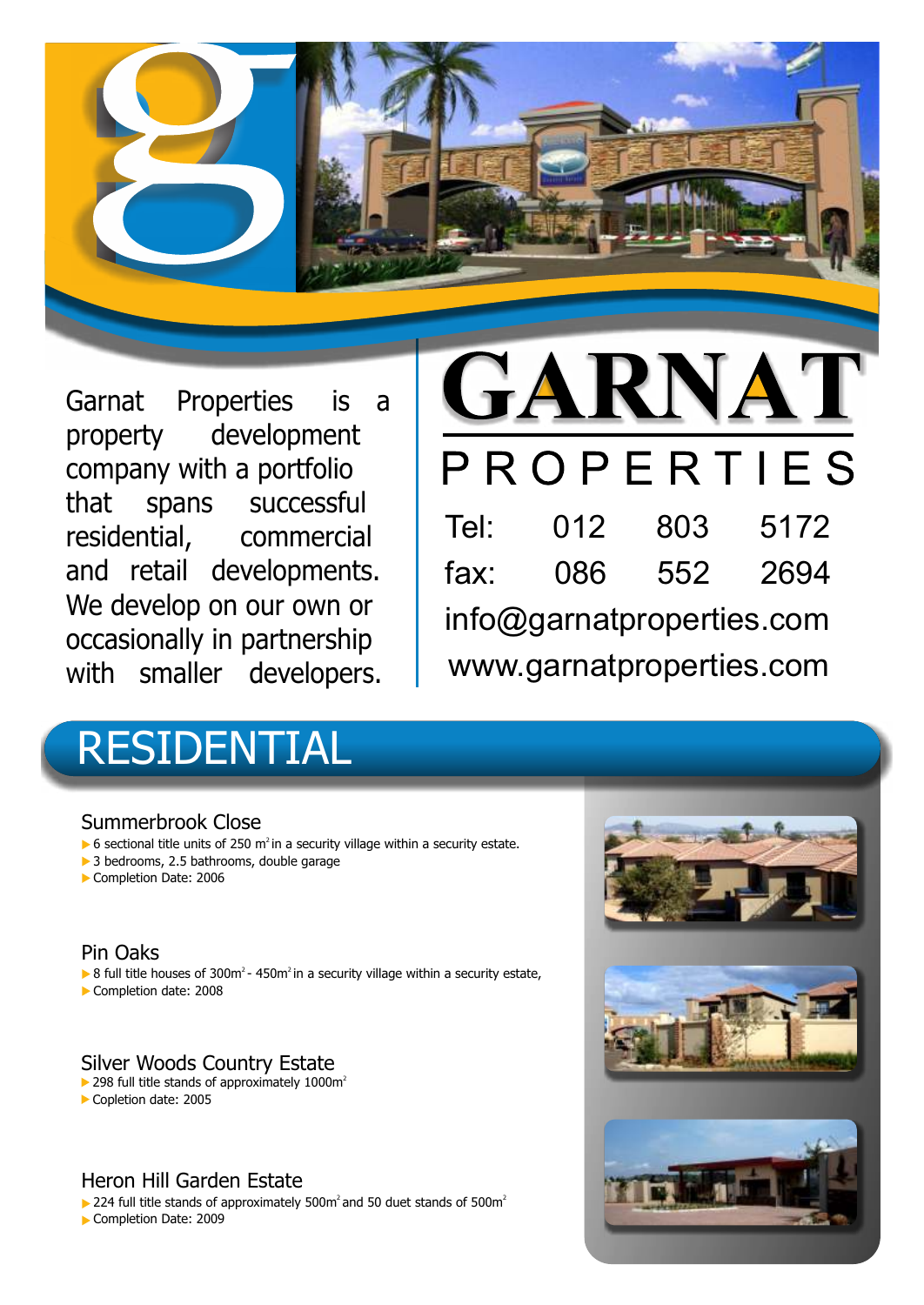

fax: 086 552 2694 info@garnatproperties.com www.garnatproperties.com Tel: 012 803 5172



# **COMMERCIAL**

#### Silver Woods Office Park

- $\triangleright$  6 office blocks of 530m<sup>2</sup>
- $\blacktriangleright$  Cresche of 560m<sup>2</sup>
- Completion date: 2011





Atterbury Boulevard

▶ 5,500m<sup>2</sup>shopping centre in Pretoria East Completion Date: 2008